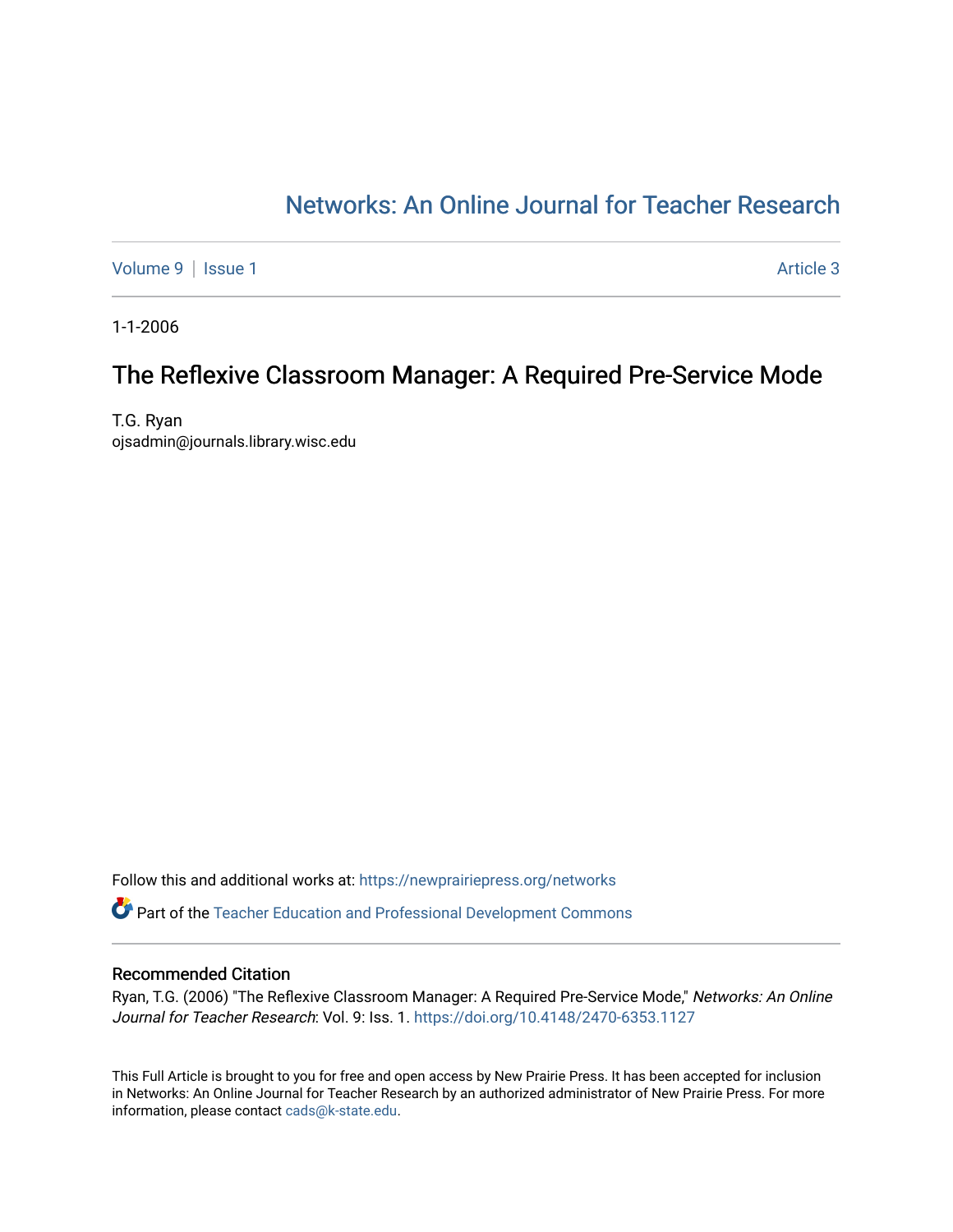

An On-line Journal for Teacher Research

# **The Reflexive Classroom Manager: A Required Pre-Service Mode**

### **T. G. Ryan**

Nipissing University

In North America, interests that pervade postsecondary institutions are often covert, yet there is an identifiable pulse driving programs, research, conferences, and community service. The pulse can be identified as improvement, change, and innovation. We do this not because we are unwell, but rather as an ethical endeavor that infuses both mind and body in our search to advance our practices, society, and ourselves. Whether we are a student attending these large institutions or simply reflecting upon our current role as faculty we will be able to recall what our teachers did, or did not do, to help us in the past. If we could go back and talk to our teachers, we would identify what was done well and suggest what they might do to improve their teaching. Teacher improvement and training is something that touches all of us as it affects students, parents, professors, and the community at large.

As a teacher educator I have reflected upon, researched, and even provided input that has changed the way teachers at all levels are trained at our Faculty of Education. I have taught at the elementary, secondary and university levels and attempted to improve my practice at each level. Most often, I did this on my own yet on a few occasions, I became part of a larger group that had a common goal which was to improve praxis. At the university level I look forward to what will be) and back to the way it was in order to improve our program and help our student teachers learn how to reflect, change and improve practice.

Admittedly, even with the scrutiny of faculty members teacher education programs still need to monitor, improve and change because:

teacher education is not the equivalent of switching on the ability to think like a teacher. Candidates must first comprehend and question the learning to teach process **from within** their own limited and personal perspectives created by years of observing teachers. While the details of innovative programs differ, structural similarities include: (a) making explicit what teachers actually do and **think** in the course of planning, implementing, and evaluating their teaching, (b) taking candidates' experiences and concerns as central in discussions that enable them to **study their own** fledgling practice as they work to see the theory involved in practical decisions, (c) creating **collaborative** environments, within student cohorts, between school boards and faculties, within university departments, and among teacher educators, trained mentors, and candidates. (Russell and MacPherson, 2001, p. 8)

It is this self-development from within, by means of systematic observation, self-study, and collaboration that drive our faculties of education. The goal may be clear yet the path is not. Pre-service students often struggle to complete reflective tasks that result in professional learning, change and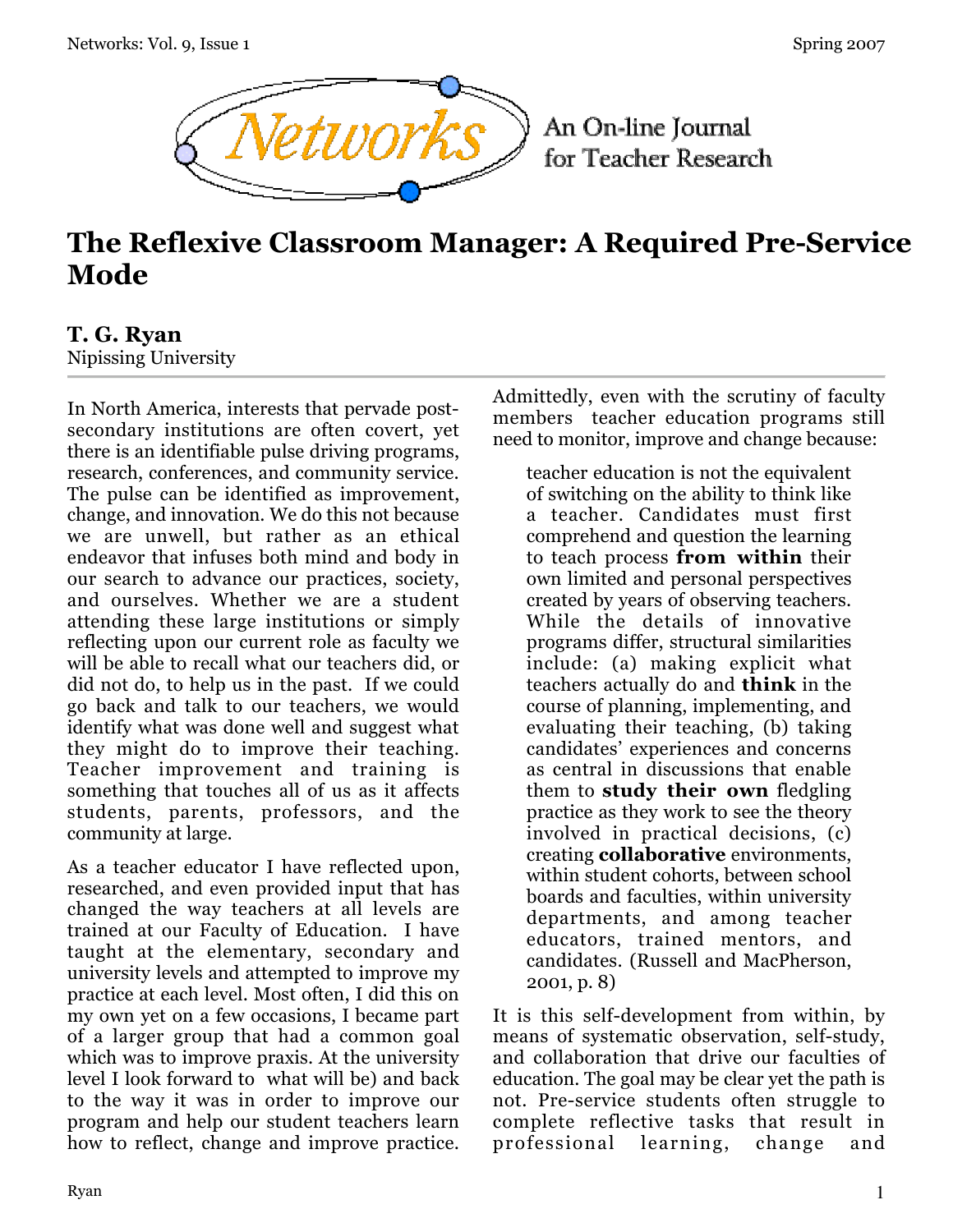improvement. This requires great effort as "professional learning is not just an intellectual process (a process of acquisition and application of knowledge), but also a process of practical action in which knowledge is enacted in reflecting and developing a specific action " (Altrichter, 2005, p. 11). I teach my student teachers that reflection is the process of recalling actions, thoughts, and feelings during an experience in order to generate new understandings of teaching (Ryan, 2001). I explain that "reflection has the potential to lead to significant growth as an educator. These thoughtful considerations of . . . teaching and student learning will lay the groundwork for a successful career in education "(Henniger, 2004, p. 369). One of our many goals in the Faculty of Education is to help new educators put in place a habitual mode of thought, practice and refinement or reflection.

I remind my students that educators must make decisions that impact the lives of others and their abilities as educators to reflect upon their experiences are fundamental to the construction of their own new knowledge, skills, and attitudes as they improve and move forward. Faculty of education assignments often require students to research their own teaching via reflective tasks that generate new perceptions, and pathways as students critically evaluate their practice. In fact, the pre-service experience is about students getting to know themselves via reflective individual and group tasks.

I also point out that ultimately, "intern teachers are better prepared to teach and learn if they use critical reflection as a tool to enhance their performance as professionals" (Goethals, Howard & Sanders, 2004, p. 181). I believe all educational programs use questions to direct attention to theory and practice. These probes or questions are linked with teacher growth as questioning develops awareness and refines assumptions. The process can be thought of as standard procedure to facilitate growth and development.

In the developmental model, a successful pre-service program is not a teacher-building factory, but rather the

first step in a long, collaborative, and reflective process that influences the professional development of a teacher's career. A pre-service program can either set this process in motion with the appropriate tools, attitudes, and expectations, or it can set the novice up for a dizzying fall from the heights of unchallenged naive idealism. (Russell & McPherson, 2001, p. 8)

Once the pre-service student grasps the utility of reflection it is often connected to qualitative research such as action research. Students then ask, what is action research? I respond to the question with this statement,

The shortest and most straightforward definition of action research is given by John Elliott (1991:69), whose work has been influential in this 'movement': action research is 'the study of a social situation with a view to improving the quality of action within it'. This simple definition directs attention to one of the most essential motives for doing action research. It lies in the will to improve the quality of teaching and learning as well as the conditions under which teachers and students work in schools. Action research is intended to support teachers and problems of practice and carrying through innovations in a reflective way. (Altrichter, Posch & Somekh, 1993, p. 4)

With this understanding I believe studentteachers as researchers are now closer to a useful understanding of action research and may now be equipped to engage in systematic observation, data collection, and analysis in order to improve their practices. I then explain that, "action research is part of teachers' professional life and will endure as long as teachers desire to improve their effectiveness and maintain their professionalism" (Parsons & Brown 2002, p 5). I also point out that, the need to enter into action research is widely endorsed in schools of education globally and the requirement to reflect on practice can be traced back to the work of John Dewey and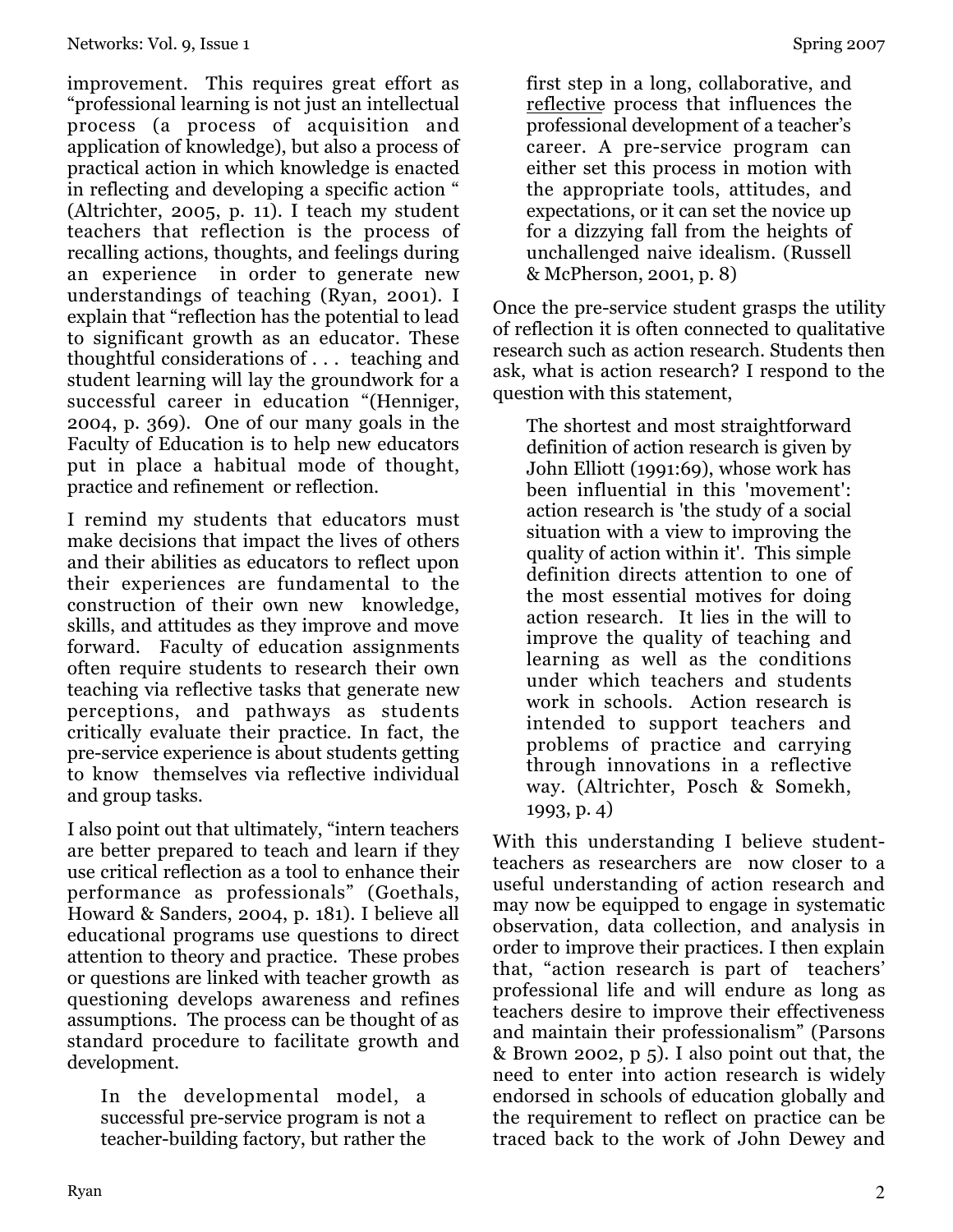Donald Schon who put forward the notion that reflection is a critical underpinning of growth and learning. Dewey (1934) argued, "all direct experience is qualitative, and qualities are what make life-experience itself directly precious. Yet reflection goes behind immediate qualities, for it is interested in relations  $\ldots$  (p. 293). Similarly, Schon (1987) suggested,

the experience of the students in any reflective practicum is that they must plunge into the doing, and try to educate themselves before they know what it is they're trying to learn. *The teachers cannot tell them*. The teachers can say things to them but they cannot understand what's meant at that point. (p.1)

I firmly believe that pre-service (student) teachers need to interweave practical action and reflection in a manner that builds knowledge, creates instinct, and develops skills in the face of changing circumstances (Altricter, 2005).

### **Classroom Management: Today's Concern**

While reflection is essential, neither Dewey nor Schon could have imagined the extent and degree of change and challenge facing teachers today. It is likely that neither Dewey or Schon were concerned about classroom management yet it is their work that may be a singular remedy for many teachers facing needy students. A recent province-wide survey by one college of education revealed that first and second year teachers rank classroom management as the area of greatest concern (Ontario College of Teachers, 2003). Indeed, "classroom management is the most common concern cited by pre-service, beginning, and experienced teachers as well as being the focus of media reports, professional literature, and school staffroom conversations" (McCormack, 1997, p. 102). Managing your classroom whether it is a gymnasium, science laboratory, or a typical schoolroom with desks and chairs requires reflective leaders, reflexive skills, and tools (action research) to refine practice.

I explain that classroom management involves the establishment and maintenance of a healthy learning environment (Levin & Nolan, 2004). Achieving this however, is complicated enough to make teachers talk to themselves. Actually, this is exactly what is required; teachers need to listen to their inner voice and share the on-going conversation. I suggest teachers share because when educators casually share, they become interactive professionals (Fullan, 1999). I also point out that when educators choose not to share or there is not enough time in the day to get together and share, then we still have a reflexive educator. A reflexive educator is a researcher who through systematic and strategic observation of self concludes and makes adjustments to improve learning. They attend to, and record their inner voice. Reflexive professionals cultivate their inner voices by reflecting upon, documenting, analyzing and refining self-talk. Self-narratives emerge and meaning is extracted to aid reflection upon the pedagogical moment and themselves (Naested, Potvin & Waldron, 2004). However, as these images and thoughts surface, the time required to capture meaning is actually an additional burden or distraction for the busy educator who can either ignore such occurrences, make a memo, or stop everything to record in detail the moments.

I often remind students that educators must often choose to ignore their own learning because they work within a time deficit profession. A profession that imposes isolation and compels individualism hence teachers are left to resolve management problems and deal with dilemmas on their own, in a reflexive manner. This individualism increases the need for research that can make the unknown, known and it is these reflective analyses that can lead to solutions in the classroom, all the while supporting the professional community and enhancing professionalism (Altrichter, 2005).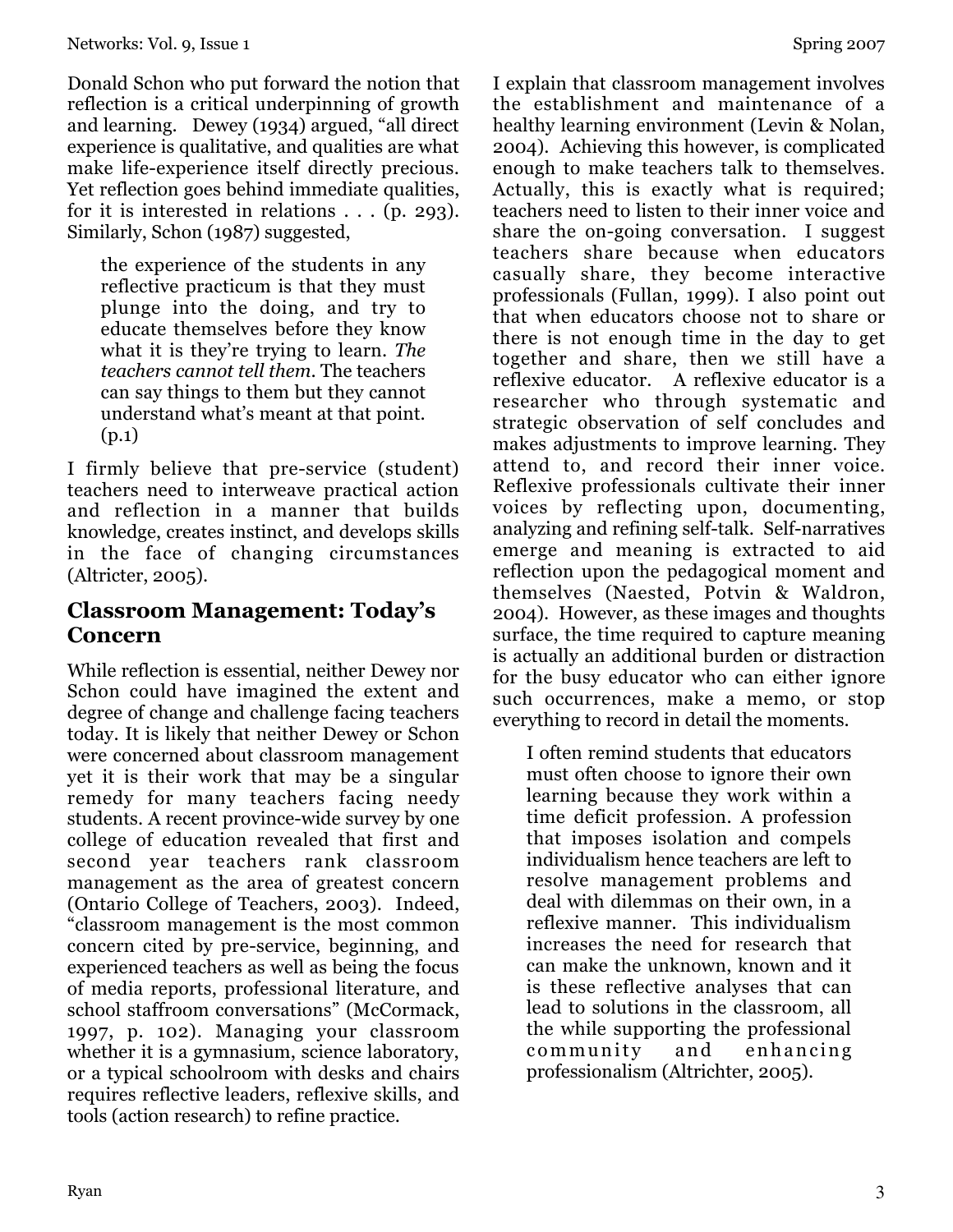## **Reflexivity and the Teacher as Researcher**

Reflexivity is ubiquitous (Heartz, 1997). For instance, Nightingale and Cromby (1999) suggest that:

reflexivity requires an awareness of the researcher's contribution to the construction of meanings throughout the research process, and an acknowledgment of the impossibility of remaining 'outside of' one's subject matter while conducting research. Reflexivity then, urges us to explore the ways in which a researcher's involvement with a particular study influences, acts upon and informs such research. (p.228)

Reflexivity is the condition of taking account of the personality and presence of the researcher/teacher. May (1998) adds,

The concepts of reflexivity may be a way of bringing qualitative methods to account for themselves in a way that goes some way to satisfy the demands of scientific method. This is generally a matter of questioning how the processes of research and analysis have an effect on research outcomes. This whole pr ocess of self-examination has become known as 'reflexivity' (p. 22).

Self-examination is popular today since improving and building from within are widespread educational goals. We are committed to questioning in order to examine and improve teaching, our curricula, and ourselves. The teacher-researcher is continually adding to current knowledge and skills by building onto what exists. Often new constructions require significant modification to overcome inertia, existing structures, and established norms. The reflexive teacherresearcher resembles,

social constructionists who are always faced with the problem of having to 'parenthesize' their substantive claims (e.g. about the nature and functions of the self) as 'not true', and 'not real', in

order to foreground the antiobjectivism of their claims (that any account is 'local' and value-laden, rather than universal and morally neutral). But such an 'outsider stance' is an enormously powerful critical tool- -it enables people to question 'what their doings are doing'. . . . It is this reflective and reflexive ability which allows for social and personal change, and which has been captured in most theories of the self, though especially attended to in developmental theories. (Lewis, 2003, p. 231)

Causing an educator whether new or experienced, to reconsider, change, or adapt requires inner forces. For instance, educators moving through action research projects are both excited and worried as they reflexively question their actions and thoughts. Researchers record their experiences (journals, memos, notes, photos, video) and yet, these records are unavoidedly riddled with bias, misperception, and lacking detail? The goal may be to capture the experience however, "identity and reality reflect one another…. the observer and the observed are inextricably tied together in a reflection" (Journal of Neoscience, 2003, p.1). Sorting out what is, and what is not, may confuse even the most capable teacher-researcher since the action within the research is situated not only in phenomenon, it is embedded in social systems. This situated learning, the "processes of knowledge development and . . . practice development are explicitly connected [as] they are embedded in the interactions" (Altrichter, 2005, p. 22). Therefore, each observation needs to be connected reflexively to self and the immediate social system of the classroom.

Understanding your role as teacher will help you to deal with conflict, issues, and tension among many elements that seem to underpin praxis. For instance, I explain to my pre-service teachers that educators, by law act as parents for the children in the absence of the actual parents (in loco parentis). Therefore, it may be that you need to put aside academics in order to deal with self-esteem issues and conflicts may provide opportunities to teach social skills.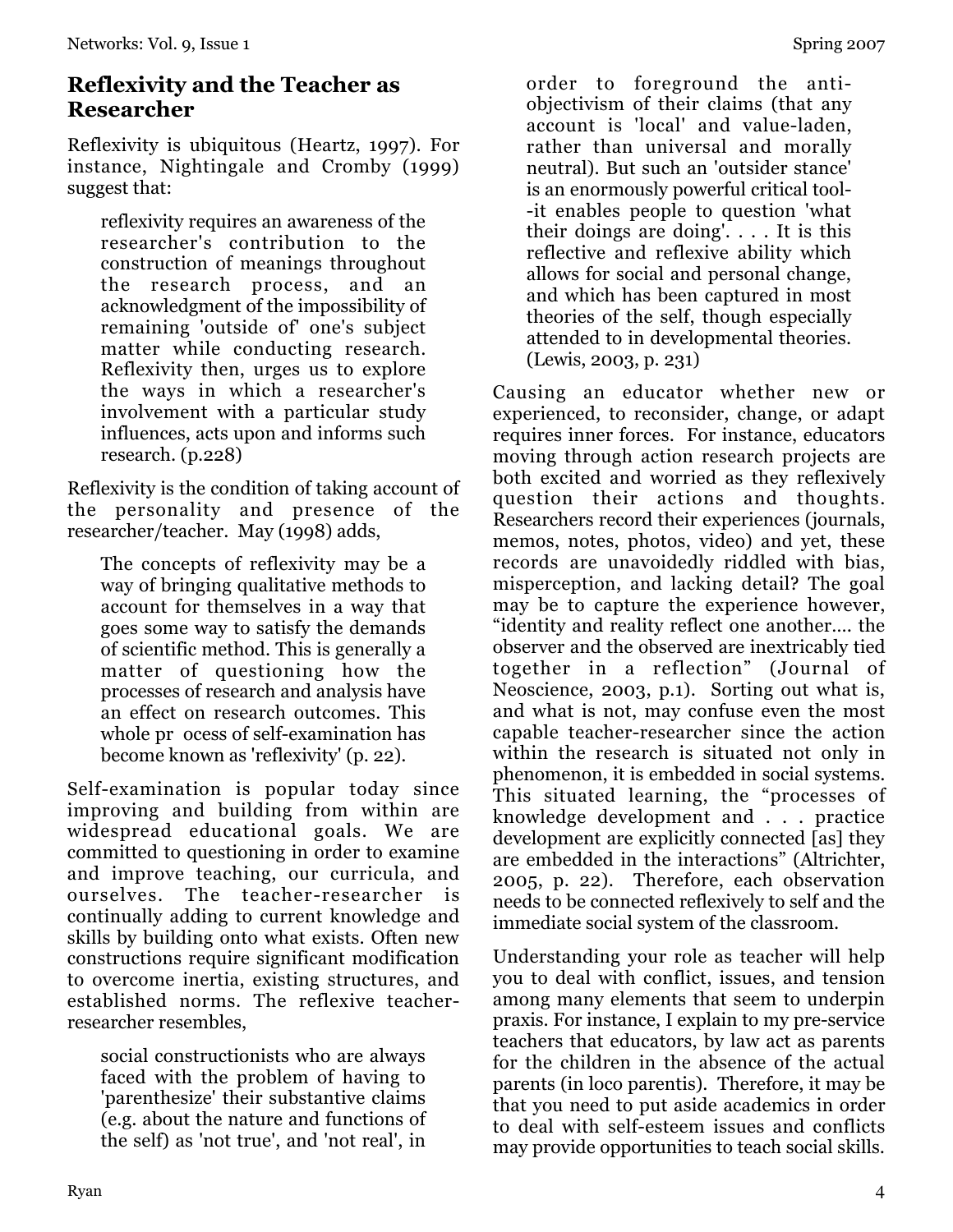Knowing when and how to shift roles will improve outcomes and your relations with individual students; the curricula, parents and administration will change as some tensions increase while others decrease. Your roles may include parent, coach, teacher, friend, and counselor and your relations with students, the environment, and curricula that will alter your inner voice and at times affect the voice you choose to make public. Each voice can help you to understand how to move forward in an effort to build healthy rapport in the classroom, school, and community.

In conclusion, self-analysis is vital to your practice and systematic reflection can enhance your ability to view issues at a higher resolution with increased accuracy which will then lead to efficiency. With time as a dictating variable, the reflexive classroom manager is able to self-monitor while teaching and make required adjustments.. For instance, the reflective awareness may involve sensing anger in relation to a situation or student. Being reflexively aware can assist teachers as they put in place reflective coping strategies that have been devised from previous observations of self. Being able to recover reflexively is essential to improve classroom management and instruction as each teacher needs to create and refine a healthy learning environment, which includes classroom control, discipline, and governance (Naested, et al., 2004).

Casual reflective actions can lead to improved praxis however; the teacher/researcher needs to become reflexively aware of self (mind and body).. The reflexive teacher is not a spectator of classroom management (McCormack, 1997). Classroom management is systematic, disciplined, and is a means to instruct just as reflexivity is a mode and tool to improve praxis. Both management and reflexivity are systematic because each requires a number of deliberate, informed, ongoing, and recursive actions to create substantive improvement.

T. G. Ryan is a professor of education at Nipissing University.

## **References**

- Altrichter, H. (2005). The role of the 'professional community in action research. *Educational Action Research*, 13 (1), 11-25.
- Altrichter, H., Posch, P. & Somekh, B. (1993). Teachers investigate their work: An introduction to the methods of action research. New York: Routledge.
- Ben-Peretz, M. (2001). The impossible role of teacher educators in a changing world. *Journal of Teacher Education*, 51(1), 48 – 56.
- Dewey, J. (1934). Art as experience. New York,NY: Pedigree.
- Fullan, M.G. (1999). *What's worth fighting for in the principalship*. (3rd ed.). Toronto, ON: Elementary Teachers' Federation of Ontario
- Goethals, S. M., Howard, R.A. & Sanders, M. M. (2004). *Student teaching: A process approach to reflective practice.* (2nd Ed.). Upper Saddle River, NJ: Pearson,Merill Prentice Hall.
- Henniger, M.L. (2004). *The teaching experience: An introduction to reflective practice.* Upper Saddle River, NJ: Pearson,Merill Prentice Hall.
- Heartz, R. (1997). Reflexivity and voice. Thousand Oaks. Sage. Journal of Neoscience (2003) *Studies in reflexivity*. Retrieved October 31, 2003 from http://www.neoscience.org/reflexiv.htm
- Lewis, Y. (2003). The self as a moral concept. *British Journal of Social Psychology, 42*(2), 225- 236.
- Levin, J. & Nolan, J. F. (2004). *Principles of classroom management: A professional decisionmaking model.* (4<sup>th</sup> Ed.), New York, NY:Allyn & Bacon.
- May, T. (1998). 'Reflexivity in the Age of Reconstructive Social Science' in *International Journal of Social Research Methodology*, *Theory and Practice* (Vol 1 No 1, January – March.
- McCormack, A. (1997). Classroom management problems, strategies and influences in physical education. *European Physical Education Review, 3* (2), 102 - 113.